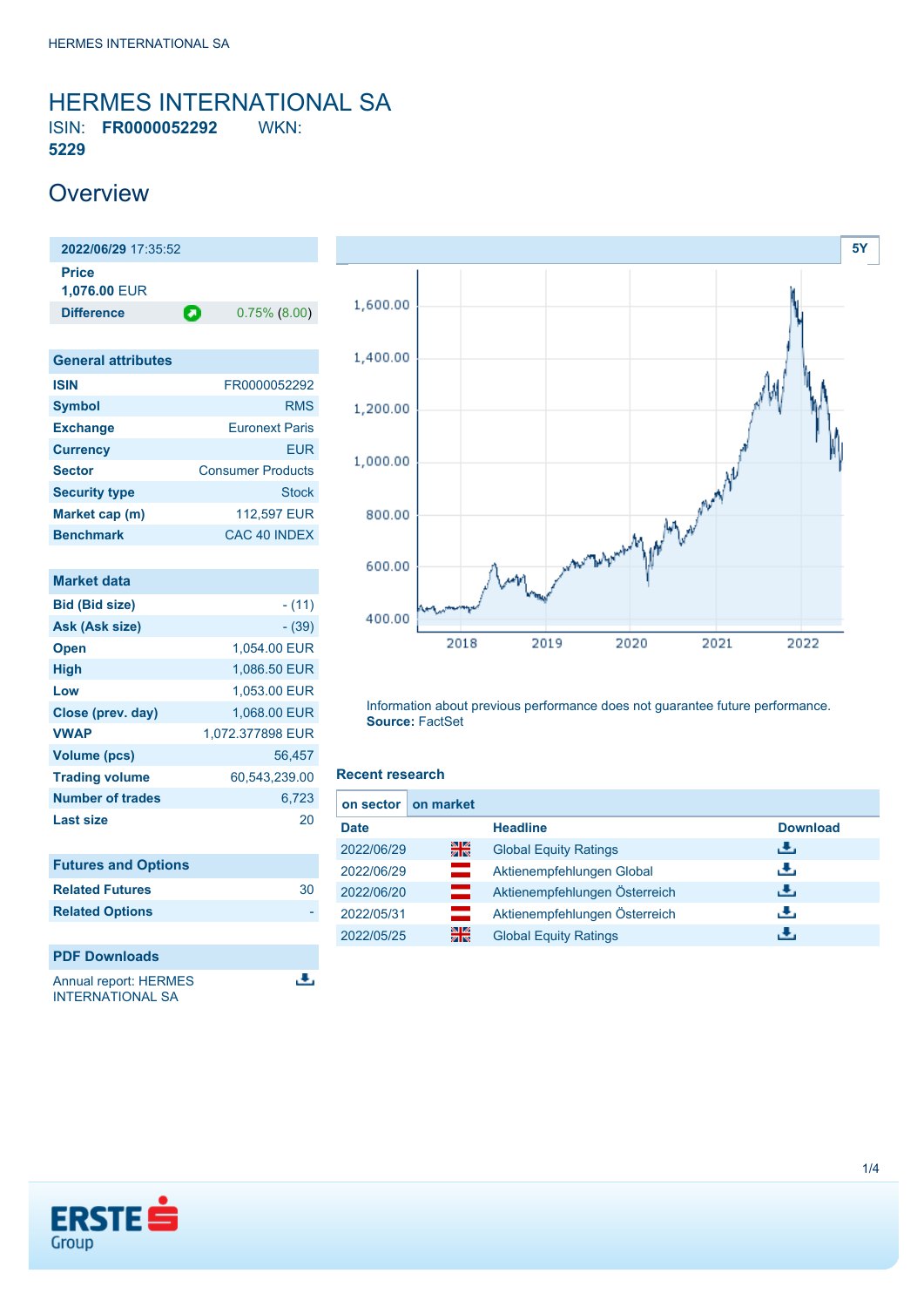# Details

**2022/06/29** 17:35:52 **Price**

**1,076.00** EUR

**Difference 0.75% (8.00)** 

| <b>General attributes</b> |                          |
|---------------------------|--------------------------|
| <b>ISIN</b>               | FR0000052292             |
| <b>Symbol</b>             | <b>RMS</b>               |
| <b>Exchange</b>           | <b>Euronext Paris</b>    |
| <b>Currency</b>           | FUR                      |
| <b>Sector</b>             | <b>Consumer Products</b> |
| <b>Security type</b>      | <b>Stock</b>             |
| Market cap (m)            | 112,597 EUR              |
| <b>Benchmark</b>          | CAC 40 INDEX             |

| <b>Market data</b>      |                  |
|-------------------------|------------------|
| <b>Bid (Bid size)</b>   | - (11)           |
| Ask (Ask size)          | $- (39)$         |
| <b>Open</b>             | 1.054.00 EUR     |
| <b>High</b>             | 1,086.50 EUR     |
| Low                     | 1,053.00 EUR     |
| Close (prev. day)       | 1,068.00 EUR     |
| <b>VWAP</b>             | 1,072.377898 EUR |
| <b>Volume (pcs)</b>     | 56.457           |
| <b>Trading volume</b>   | 60,543,239.00    |
| <b>Number of trades</b> | 6.723            |
| Last size               | 20               |

| <b>Performance and Risk</b> |           |           |           |  |
|-----------------------------|-----------|-----------|-----------|--|
|                             | 6M        | 1Y        | 3Υ        |  |
| <b>Perf</b> (%)             | $-30.40%$ | $-12.63%$ | $+69.66%$ |  |
| Perf (abs.)                 | $-470.00$ | $-155.50$ | $+441.80$ |  |
| <b>Beta</b>                 | 1.14      | 1.13      | 0.83      |  |
| <b>Volatility</b>           | 39.43     | 34.23     | 28.34     |  |



Information about previous performance does not guarantee future performance. **Source:** FactSet

| <b>Price data</b>                                         |                           |
|-----------------------------------------------------------|---------------------------|
| $\emptyset$ price 5 days $\emptyset$ volume 5 days (pcs.) | 1,061.80 EUR (70,854)     |
| Ø price 30 days   Ø volume 30 days (pcs.)                 | 1,053.17 EUR (86,704)     |
| Ø price 100 days   Ø volume 100 days (pcs.)               | 1,151.76 EUR (90,183)     |
| Ø price 250 days   Ø volume 250 days (pcs.)               | 1,285.71 EUR (75,981)     |
| <b>YTD High   date</b>                                    | 1,582.50 EUR (2022/01/04) |
| <b>YTD Low   date</b>                                     | 957.60 EUR (2022/06/16)   |
| 52 Weeks High   date                                      | 1,678.00 EUR (2021/12/01) |
| 52 Weeks Low   date                                       | 957.60 EUR (2022/06/16)   |

| All listings for HERMES INTERNATIONAL SA |                |                   |                         |                                    |                            |
|------------------------------------------|----------------|-------------------|-------------------------|------------------------------------|----------------------------|
| Exchange $\Box$                          | Date           | <b>Time Price</b> |                         | <b>Trading</b><br>volume<br>(mio.) | <b>Number</b><br>of trades |
| Xetra                                    | 2022/<br>06/29 |                   | 17:35 1.077.00 EUR 0.00 |                                    | 1                          |
| Vienna Stock Exchange                    | 2022/<br>06/29 |                   | 17:32 1.075.00 EUR 0.00 |                                    | 2                          |
| Tradegate                                | 2022/<br>06/29 |                   | 22:26 1,075.00 EUR 0.19 |                                    | 22                         |
| Stuttgart                                | 2022/<br>06/29 |                   | 17:15 1,076.00 EUR 0.00 |                                    | 9                          |

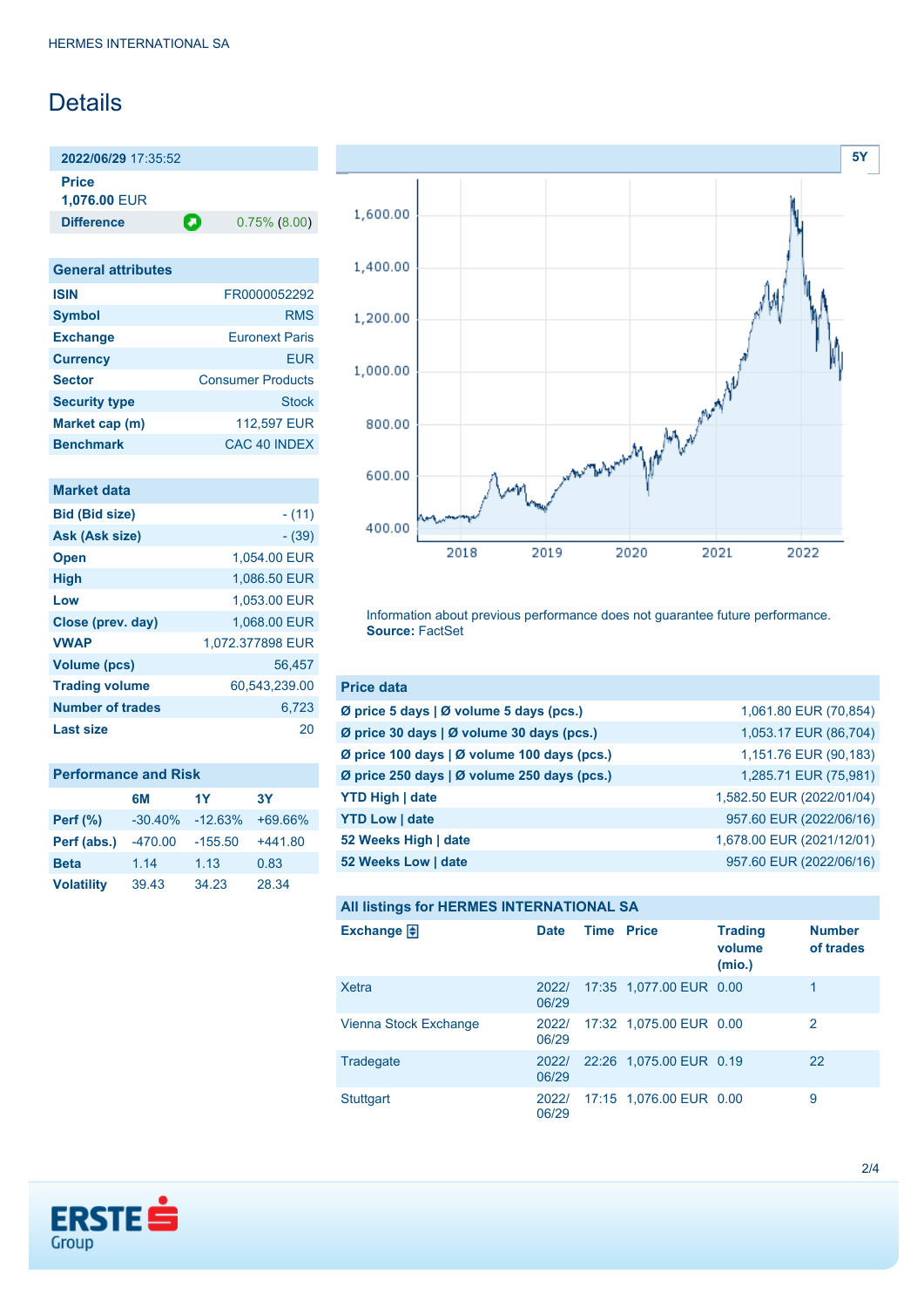| <b>Munich</b>                                                   | 2022/<br>06/30 | 08:00 1,066.50 EUR 0.00  | 1     |
|-----------------------------------------------------------------|----------------|--------------------------|-------|
| <b>London Stock Exchange</b><br><b>European Trade Reporting</b> | 2022/<br>06/29 | 17:30 1,075.75 EUR 1.58  | 6     |
| <b>Hanover</b>                                                  | 2022/<br>06/30 | 08:03 1,063.50 EUR 0.00  | 1     |
| Hamburg                                                         | 2022/<br>06/30 | 08:03 1.063.50 EUR 0.00  | 1     |
| Frankfurt                                                       | 2022/<br>06/30 | 08:02 1.064.00 EUR 0.00  | 1     |
| <b>FINRA other OTC Issues</b>                                   | 2022/<br>06/29 | 21:40 1.100.16 USD 0.10  | 15    |
| <b>Euronext Paris</b>                                           | 2022/<br>06/29 | 17:35 1,076.00 EUR 60.54 | 6.723 |
| <b>Duesseldorf</b>                                              | 2022/<br>06/30 | 08:06 1,063.00 EUR 0.00  | 1     |
| <b>Berlin</b>                                                   | 2022/<br>06/30 | 08:07 1.064.50 EUR 0.00  | 1     |